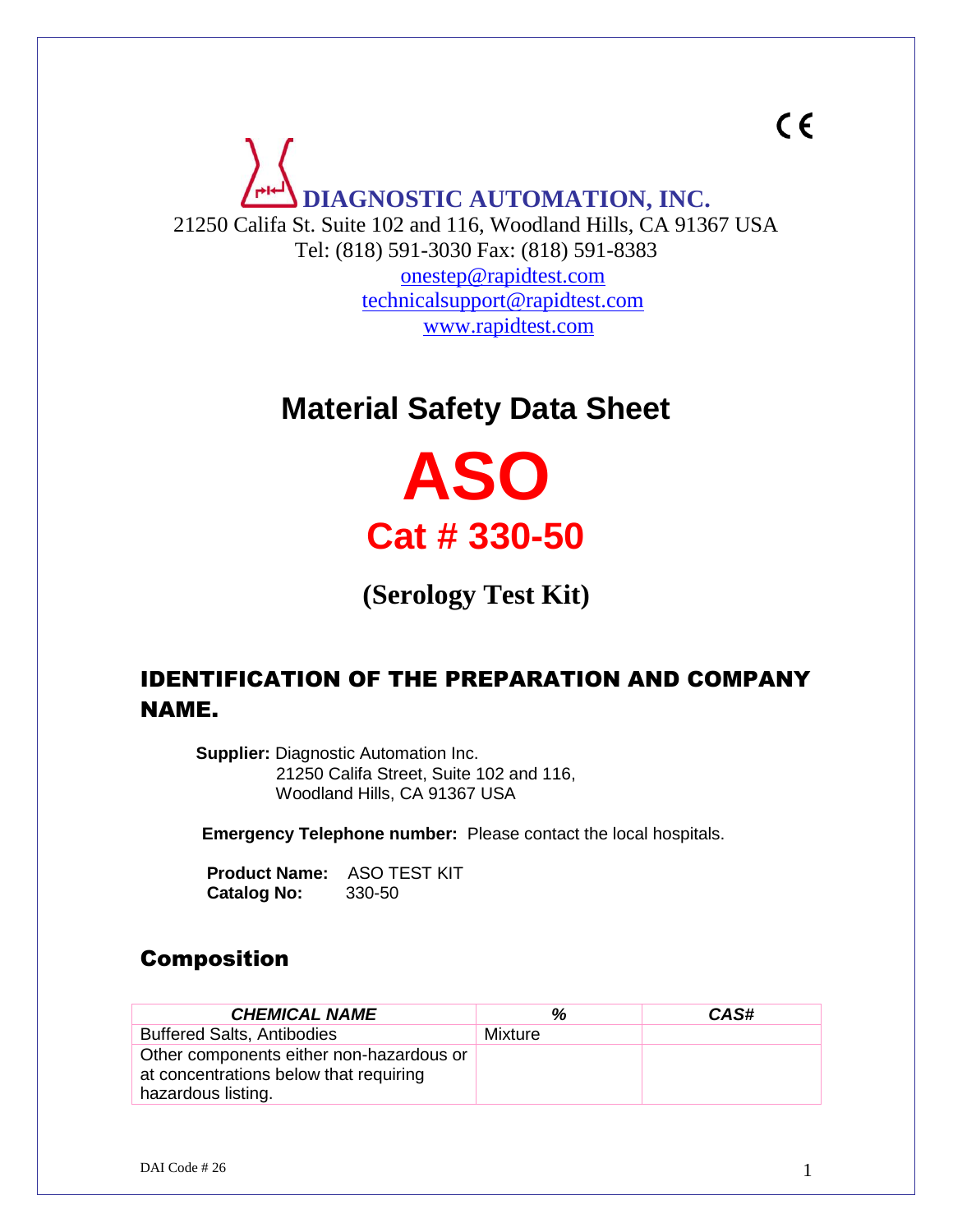#### Physical Data

| <b>Boiling Point</b>    | <b>Melting Point</b>            | <b>Specific Gravity</b>                                            |
|-------------------------|---------------------------------|--------------------------------------------------------------------|
| $100^{\circ}$ C         | N/A                             | 1 (Water = 1)                                                      |
| <b>Vapor Pressure</b>   | <b>Percent Volatile by Vol.</b> | <b>Vapor Density</b>                                               |
| N/A                     | > 90                            | $0.6$ (AIR = 1)                                                    |
| <b>Evaporation Rate</b> | <b>Solubility in Water</b>      | Appearance/Odor                                                    |
| 1 (WATER $= 1$ )        | Soluble                         | RPR antigen – gray color<br>Positive & Negative Control -<br>clear |

#### Fire and Explosive Hazard Data

| <b>Flash Point (Method Used)</b>                                                                                    | <b>Flammable Limits LEL UEL</b> |
|---------------------------------------------------------------------------------------------------------------------|---------------------------------|
| <b>Extinguishing Media</b>                                                                                          |                                 |
| Use media appropriate for surrounding materials.                                                                    |                                 |
| <b>Special Fire Fighting Procedures</b>                                                                             |                                 |
| <b>Explosion Potential</b>                                                                                          |                                 |
| Reagents containing Sodium Azide may combine with copper and lead plumbing to form<br>highly explosive metal azide. |                                 |

#### Health and Hazard Data

*Threshold Limit Value (TLV)*

*Effects of Overexposure*

Positive and Negative controls predated using human sera found negative for hepatitis B surface antigen (HBsAg) and HIV-III by FDA required test; however, handle as if potentially infectious.

*Emergency and First Aid Procedures*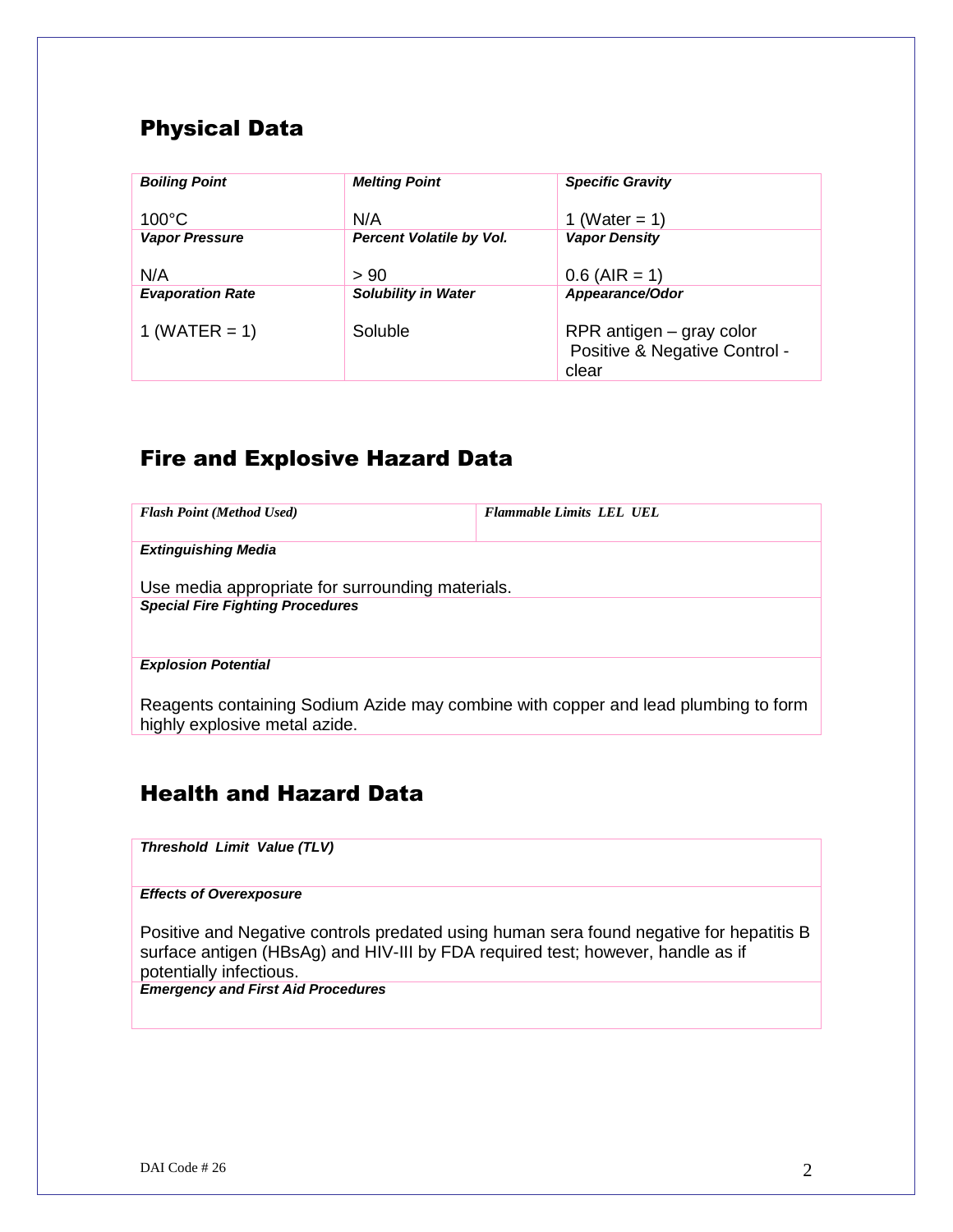#### Reactivity Data

| Stability: | Unstable _                           | Stable x | Polymerization: May Occur | Will Not Occur x |
|------------|--------------------------------------|----------|---------------------------|------------------|
|            | Incompatibility (Materials to avoid) |          |                           |                  |
|            |                                      |          |                           |                  |
| N/A        |                                      |          |                           |                  |
|            | <b>Decomposition Products</b>        |          |                           |                  |
|            |                                      |          |                           |                  |
| N/A        |                                      |          |                           |                  |
|            | Conditions to be avoided             |          |                           |                  |
|            |                                      |          |                           |                  |
| N/A        |                                      |          |                           |                  |

#### Spill and Disposal Procedures

*Steps to be taken in case of Leaks or Spills*

Flush area with large amounts of water, clean with detergent until all reminiscence are gone. *Waste Disposal Method*

Follow Federal, State and local regulations.

#### Personal Protection Information

| <b>Ventilation</b>                                                                                      | Mechanical           |                          |
|---------------------------------------------------------------------------------------------------------|----------------------|--------------------------|
| Good General Ventilation                                                                                | N/A                  |                          |
|                                                                                                         | <b>Local Exhaust</b> |                          |
|                                                                                                         | N/A                  |                          |
| <b>Eye Protection</b>                                                                                   |                      | <b>Protective Gloves</b> |
| Goggles with side shields recommended.                                                                  |                      | Gloves Required          |
| <b>Other Protective Equipment</b>                                                                       |                      |                          |
| Laboratory Cost: Eyewash: Emergency Shower.                                                             |                      |                          |
| Measures to be taken during repair and maintenance equipment that has been in contact with the material |                      |                          |
| Wash equipment with water. Dispose as in VII above                                                      |                      |                          |